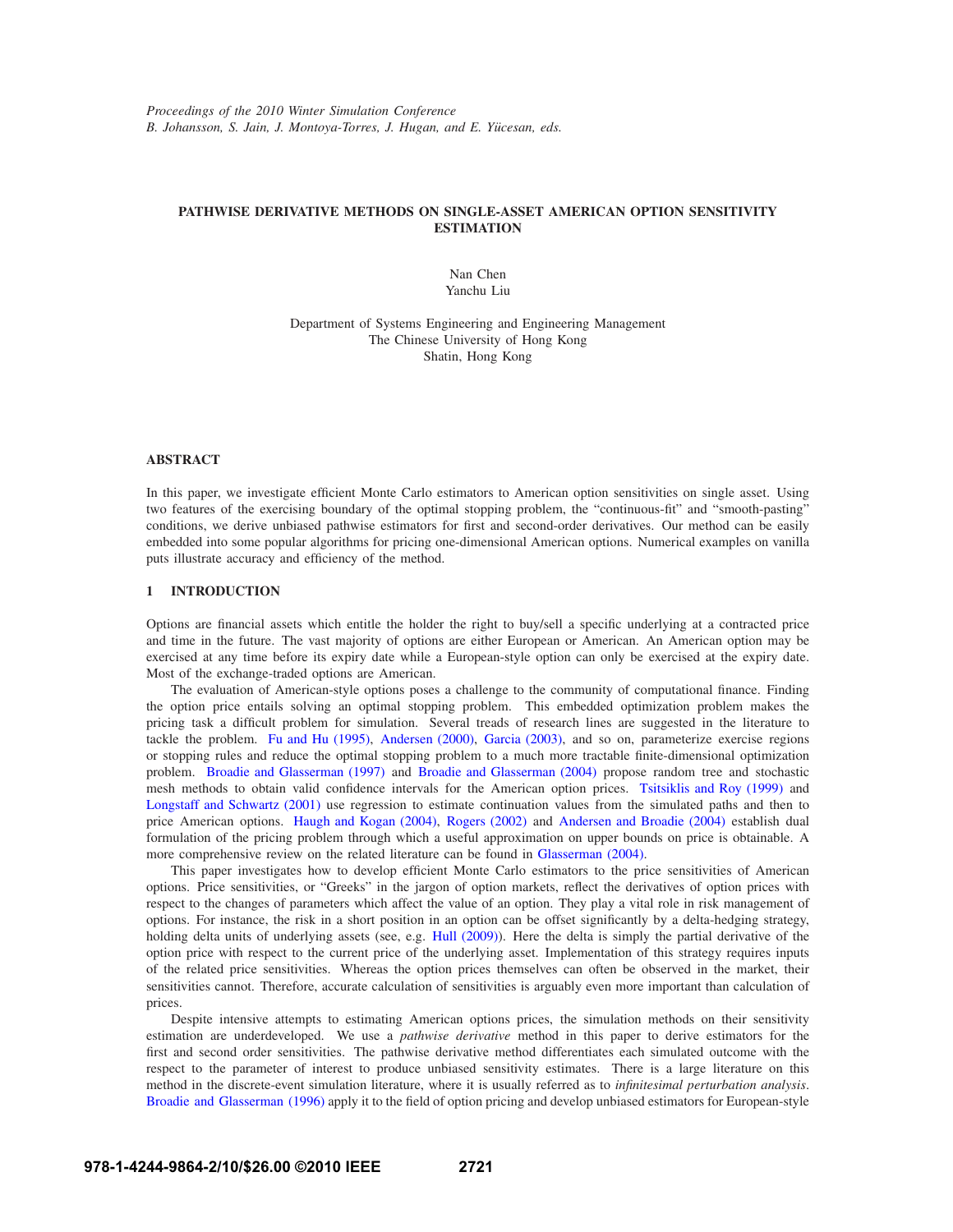options mainly. In this sense, our work can be viewed as a continuation of their paper in the direction of American options.

Like the difficulty we encounter in the pricing problem, the embedded optimal stopping problem also complicates the sensitivity analysis of American options. Perturbation in a parameter has a two-folded impact on the option price: on one hand it will change the dynamic of the underlying asset and then affect the payoff to the holder directly; on the other hand it will also lead to changes in the holder's exercising rule and in turn translate into a change in the option value. Two nice properties of optimal exercise boundaries, the *continuous-fit* and *smooth-pasting* conditions (see, e.g. Shiryayev (2000)), turn out to be very helpful in obtaining unbiased estimators. They imply that the latter impact is negligible when the perturbation is small. In light of this key observation, we manage to achieve the desired estimators for price sensitivities. For the sake of presentation simplicity, we focus on vanilla American puts in this paper, where the underlying asset price is driven by the Black-Scholes model. This setting simplifies the mathematical treatments significantly. However, we should stress that our method does not confine itself within a one-dimensional environment. A more general discussion on how to employ both of the pathwise derivative method and the *likelihood ratio method*, another generator of unbiased sensitivity estimators, are left to a working paper of the authors (Chen and Liu 2010).

Our estimators are unbiased as long as the optimal exercising rules are known. Most of the algorithms mentioned before yield very accurate approximation to the rules. Therefore the estimators developed in this paper generate quite accurate outcomes. In addition, we can easily embed the estimators into any of these algorithms to produce sensitivities as a by-product of the price estimation without considerably extra computational efforts.

In the literature, two papers are closely related with the main theme of this paper. Piterbarg (2004a) and Piterbarg (2004b) present sensitivity estimators for American-style swaptions, which are options based on interest rate swaps. However, the approach in these two papers is very informal and not rigorous. The author exploits many approximating heuristics to develop estimators. The current paper establishes a theoretically rigorous platform to derive sensitivity estimators for American-style derivatives. With the help of the continuous-fit and smooth-pasting properties, the essence of our method does not depend much on the derivative and underlying asset's structure. We can easily generalize it to consider the optimal stopping problem in a more broader setting.

The remainder of the paper is organized as follows. Section 2 introduces the formulation of the American option pricing problem and its Monte Carlo recipe. We present the main results of this paper — unbiased estimators of the first and second order price sensitivities — in Section 3. The aforementioned two conditions on the optimal exercise boundaries are established in this section as well. The numerical experiments conducted in Section 4 show accuracy and efficiency of our estimators. All of the technical issues arising in the body text are deferred to the Appendix.

## **2 AMERICAN OPTIONS AND SIMULATION**

Let  $S_t$  be the price of an underlying asset at time  $t$ . It follows a geometric Brownian motion:

$$
\frac{dS_t}{S_t} = rdt + \sigma dW_t, \quad S_0 = s \tag{1}
$$

in the risk neutral probability measure, where  $r$  is the risk-free interest rate,  $\sigma$  is the volatility of asset price and *W* is a standard Brownian motion. Consider a vanilla American put option contract maturing at time  $T > 0$ . The option holder is allowed to exercise it anytime up to *T*. When she exercise at time  $\tau$ , she can sell the underlying asset at a pre-specified price *K*. Thus, the option payoff is given by the function  $(K - S<sub>\tau</sub>)^+$ . Assume that the holder has no access to the future information and all of her decisions are made based on the information available currently. Mathematically, pricing the American option can be formulated as to find a solution to the following optimal stopping problem

$$
\sup_{\tau \in \mathfrak{T}} E[e^{-r\tau} \cdot (K - S_{\tau})^+ | S_0 = s],\tag{2}
$$

where  $\mathfrak{T}$  is a class of stopping time valued in [0,*T*] with respect to the filtration  $\mathfrak{F} = {\mathcal{F}_t, 0 \le t \le T}$ , which is generated by  $\{S_t, 0 \le t \le T\}.$ 

Consider Monte Carlo schemes to obtain the solution to (2) numerically. In simulation, a discrete version of the problem is more relevant because any computer in principle can only generate finite random numbers in any given period. Hence, from now on we restrict ourselves to discretely monitored options which can be exercised only at a fixed set of dates:  $0 = t_0 < t_1 < ... < t_N = T$ , where  $t_i - t_{i-1} = \Delta t$ . Denote  $\mathfrak{T}_N$  to be the set of all stopping time which are valued in  $\{t_0, \dots, t_N\}$ . The problem (2) then becomes finding an optimal stopping time to maximize

$$
Q_0(s) := \sup_{\tau \in \mathfrak{T}_N} E[e^{-r\tau} \cdot (K - S_{\tau})^+ | S_0 = s].
$$

As *N* tends to infinity, the discretely-monitored option value will converge to the original option value.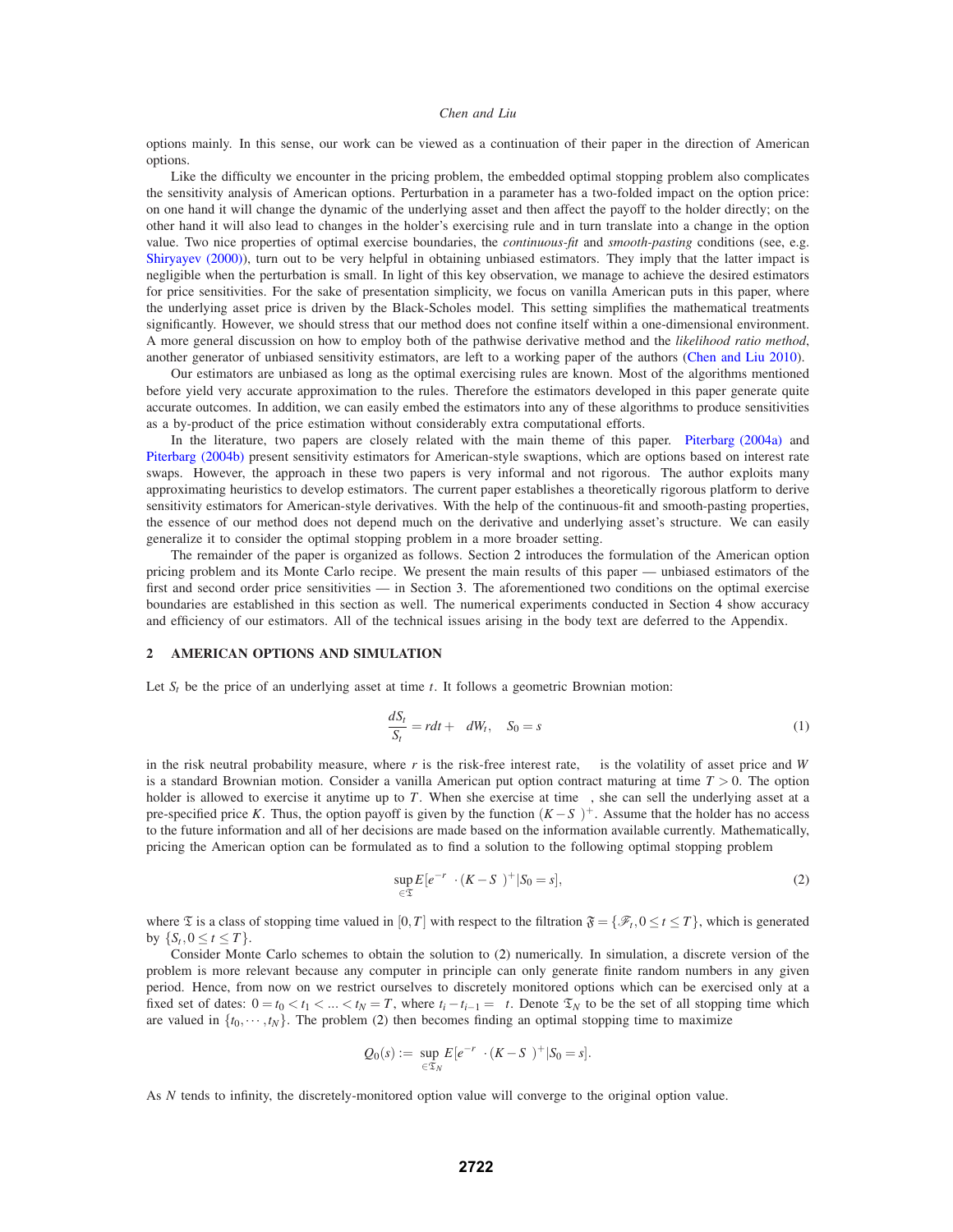The theoretical foundation for a variety of simulation methods on American option pricing is the following dynamicprogramming characterization of the option value. Let  $Q_i(S_{t_i})$  be the option value at  $t_i$  given  $S_{t_i}$ , assuming that the option has not been exercised previously. Then,  $Q_i$  should satisfy the following recursion:

$$
Q_N(S_T) = (K - S_T)^+ \quad \text{and} \quad Q_i(S_{t_i}) = \max\{(K - S_{t_i})^+, E[e^{-r(t_{i+1} - t_i)}Q_{i+1}(S_{t_{i+1}})|S_{t_i}]\}, \text{ for } 0 \le i \le N - 1.
$$
 (3)

Once all  $Q_i$ 's are known, we can specify an optimal stopping rule by letting:

$$
\tau^* = \min\{i \in \{0, 1, \ldots, N\} : (K - S_{t_i})^+ \ge E[e^{-r(t_{i+1} - t_i)} Q_{i+1}(S_{t_{i+1}}) | S_{t_i}]\}.
$$
\n(4)

For the convenience of later reference, introduce a new notation  $C_i(s) := E[e^{-r(t_{i+1}-t_i)}Q_{i+1}(S_{t_{i+1}})|S_{t_i} = s]$ . It reflects the value of holding the American option rather than exercising it at time  $t_i$ . In this sense we call it by the continuation value of the option. Then, Eq. (4) tells us that we should stop to exercise the option the first time the option payoff exceeds its continuation value. As illustrated in Figure 1, the option holder has a strong incentive to exercise the option if the underlying asset price goes deeply low. In other words, there exists critical values  $B_i^*$  for all  $0 \le i \le N$  such that

$$
(K - S_{t_i})^+ \geq E[Q_{i+1}(S_{t_{i+1}})|S_{t_i}] \} \Leftrightarrow S_{t_i} \leq B_i^*.
$$

Therefore, the optimal stopping time given by (4) has the form  $\tau^* = \min\{i \in \{0, 1, ..., N\} : S_{t_i} \leq B_i^* \}$ .



Figure 1: Exercise boundary for American put with payoff  $(K - S<sub>\tau</sub>)$ <sup>+</sup>. The holder exercises the option at  $t<sub>5</sub>$ , the first time the underlying asset crosses the boundary.

One property of the optimal boundary turns out to be very useful later: at  $B_i^*$ , the function  $Q_i$  satisfies  $Q_i(B_i^*)$  =  $C_i(B_i^*) = K - B_i^*$ . This condition is usually referred as to the *continuous-fit condition* in the literature of the optimal stopping problem (see, e.g. Shiryayev (2000)). It indicates that the holder will be indifferent between the choice of exercising the option and the choice of continuing to hold it when the underlying price  $S_{t_i} = B_i^*$ .

To solve  $Q_0$  through the recursions (3), one key step is to evaluate the conditional expectation  $C_i$  repeatedly. With the help of Monte Carlo, a naive approach is as follows:

- 1. Let  $\hat{Q}_N(s) = h(s)$  for all *s*;
- 2. For any  $0 \le i \le N-1$ , given that  $\hat{Q}_{i+1}$  is obtained, simulate a set of samples of  $S_{t_{i+1}}, \{S_{t_{i+1}}^1, \dots, S_{t_{i+1}}^M\}$ , from  $S_{t_i} = s$  and use  $\hat{C}_i(s) = \frac{1}{M} \sum_{j=1}^{M} \hat{Q}_{i+1}(S^j_{t_{i+1}})$  to estimate  $C_i(s)$ ;
- 3. Let  $\hat{Q}_i(s) = \max\{h(s), \hat{C}_i(s)\}.$

Repeat steps (1)-(3) from  $i = N$  back to  $i = 0$  and we can find an estimation to the option price  $Q_0$ . Of course, the above Monte Carlo method is very time-consuming. A host of algorithms are proposed in the literature to improve its efficiency. One may refer to Chapter 8 in Glasserman (2004) and the references therein for a comprehensive overview.

## **3 FIRST AND SECOND ORDER SENSITIVITIES ON AMERICAN PUTS**

We derive unbiased estimators for American-put option price sensitivities in this section.

## **3.1 The Smooth-Pasting Condition**

In addition to the continuous property of  $Q_i$ , we can further prove that it should be smooth at  $B_i^*$  too. The following theorem summarizes the related result, which plays an important role in deriving the second-order price sensitivities. Note that the derivative of function  $(K - s)^+$  equals  $-1$  when  $s < K$ . Theorem 1 simply states that the two pieces of the option value function should be joined together smoothly across the exercising boundary *B*∗ *i* .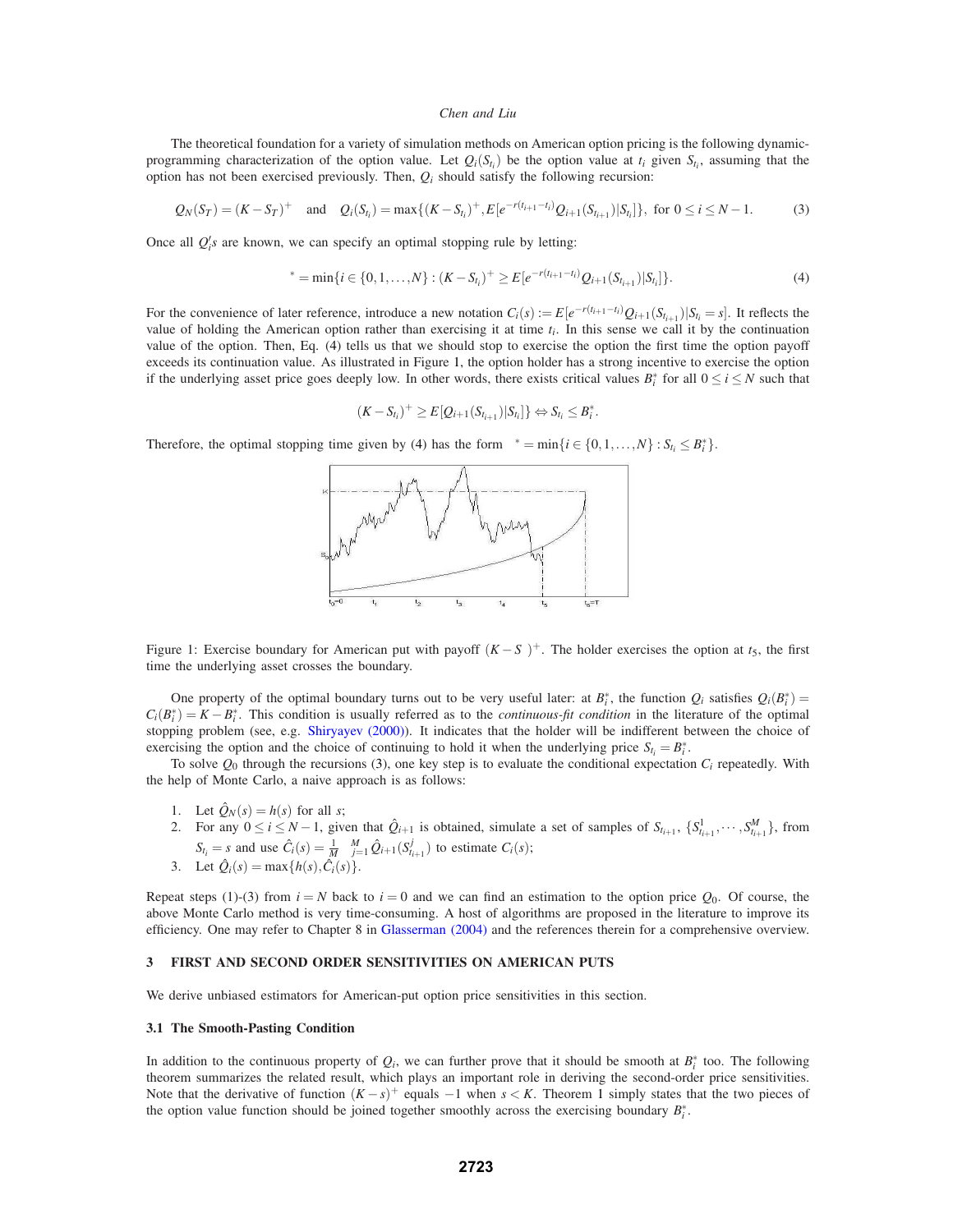**Theorem 1 (The smooth-pasting condition).** *For*  $0 \le i \le N-1$ *, the derivative of*  $Q_i$  *exists at the optimal exercise boundary*  $B_i^*$  *and furthermore,*  $Q_i'(B_i^*) = -1$ *.* 

The preceding smooth pasting condition can also be regarded as a variation of the first-order minimization condition in the setting of optimal stopping problems. Recall that  $Q_i(s) \geq K - s$  for all *s*. Hence  $B_i^*$  must be a minimizer of the function  $Q_i(s) - (K - s)$ . Thus, we have

$$
0 = \frac{d}{ds} [Q_i(s) - (K - s)](B_i^*) = \frac{dQ_i}{ds}(B_i^*) - (-1).
$$

A more rigorous argument for Theorem 1 is provided in the Appendix.

## **3.2 First-Order Sensitivities**

Now turn to develop unbiased estimators to the first-order sensitivities of American puts. The American option price under (1) is affected by the current price of the underlying  $S_0$ , the volatility  $\sigma$  and the risk-free interest rate *r*. Correspondingly, we consider three sensitivities: delta, vega and rho. They are the first-order price sensitivities with respect to  $S_0$ ,  $\sigma$  and *r*, respectively. We have the following theorem to encapsulate the main results.

**Theorem 2.** *Suppose that*  $\tau^*$  *is the optimal stopping time defined as in Section* 2. *Then,* 

$$
Delta = \frac{\partial Q_0(S_0)}{\partial S_0} = -E[e^{-r\tau^*}\frac{S_{\tau^*}}{S_0}], \quad Vega = \frac{\partial Q_0(S_0)}{\partial \sigma} = -E[e^{-r\tau^*}S_{\tau^*}(-\sigma\tau^* + W_{\tau^*})]
$$

*and*

$$
Rho = \frac{\partial Q_0(S_0)}{\partial r} = (-K) \cdot E[\tau^* e^{-r\tau^*}].
$$

We can justify the statements of Theorem 2 heuristically as follows. Take the delta as an illustration. Given a realization of the Brownian motion  $\{W_t, 0 \le t \le T\}$ , the sample path of the underlying price  $S_t$  is determined by the initial position  $S_0$  through the following relationship:

$$
S_t = S_0 \exp\left((r - \frac{1}{2}\sigma^2)t + \sigma W_t\right), \ 0 \le t \le T.
$$

And the optimal stopping time  $\tau^*$ , defined by (4), is also dependent on  $S_0$ . Applying the pathwise derivative method, we have

$$
\frac{\partial Q_0(S_0)}{\partial S_0} = \frac{\partial}{\partial S_0} E[e^{-r\tau^*}(K - S_{\tau^*})^+] = E\left[\frac{\partial}{\partial S_0}e^{-r\tau^*}(K - S_{\tau^*})^+\right],
$$

where the derivative in the expectation on the right hand side can be interpreted as the differentiation of the random payoff with respect to  $S_0$  with  $\{W_t, 0 \le t \le T\}$  held fixed.

Consider a small positive  $\partial S_0$  and two processes indexed by  $S_0$  and  $S_0 - \partial S_0$ :

$$
S_t^1 = S_0 \exp\left((r - \frac{1}{2}\sigma^2)t + \sigma W_t\right) \text{ and } S_t^2 = (S_0 - \partial S_0) \exp\left((r - \frac{1}{2}\sigma^2)t + \sigma W_t\right), \ 0 \le t \le T. \tag{5}
$$

Denote  $\tau^*(S_0)$  and  $\tau^*(S_0 - \partial S_0)$  to be the optimal stopping times in these two processes respectively. The effect of this perturbation is two-folded. For some sample paths of *W*, it does not change the value of  $\tau^*$ , i.e.,  $\tau^*(S_0) = \tau^*(S_0 - \partial S_0)$ (see the the left plot of Figure 2). Therefore,

$$
\frac{\partial}{\partial S_0} e^{-r\tau^*}(K - S_{\tau^*})^+ = \frac{e^{-r\tau^*(S_0 - \partial S_0)}(K - S_{\tau^*(S_0 - \partial S_0)}^+)^+ - e^{-r\tau^*(S_0)}(K - S_{\tau^*(S_0)}^+)^+}{\partial S_0}
$$
  
=  $e^{-r\tau^*(S_0)} \cdot \frac{(K - S_{\tau^*(S_0)}^2) - (K - S_{\tau^*(S_0)}^+)}{\partial S_0}$ 

in these sample paths. By (5), we know that the right hand side of the above equality should be  $e^{-r\tau^*}S_{\tau^*}/S_0$ .

As shown by the right plot in Figure 2, the small perturbation on *S*<sup>0</sup> can also change the value of the optimal stopping time <sup>τ</sup><sup>∗</sup> under some other sample paths of *W*. Starting from *S*0, the trajectory of *St* driven by such *W* approaches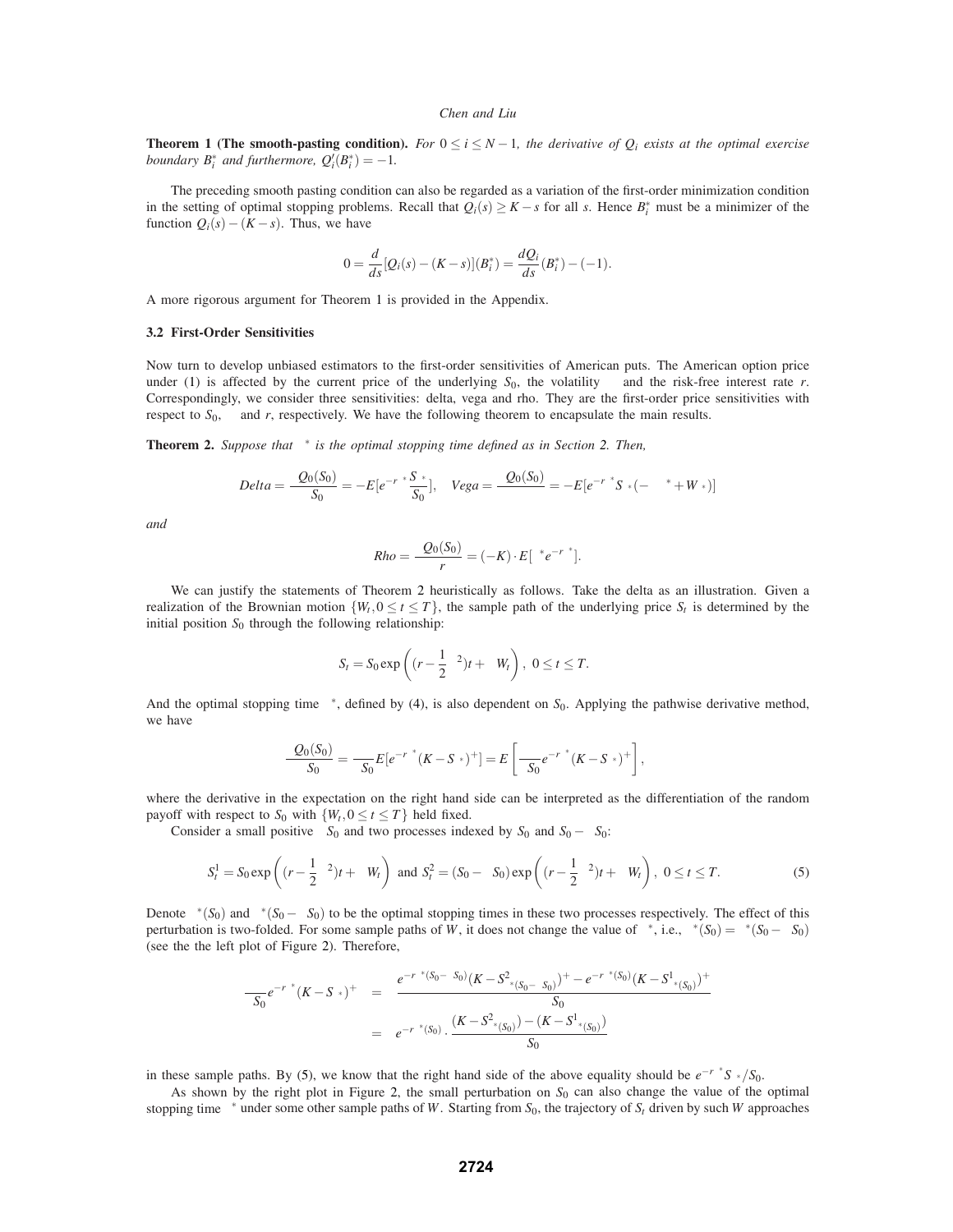

Figure 2: The effects of perturbation on *S*0. In the left plot, it just changes the payoff value. Small perturbation ∆*S*<sup>0</sup> (shown by the dot line) has no impact on the optimal exercising time. But the right plot shows that the perturbation can change the optimal stopping time in some sample paths. For the path in the plot, the holder exercises at  $t<sub>5</sub>$ . With a small perturbation ∆*S*0, he should exercise the option at *t*4.

the exercise boundary  $B^*$  at least once (say,  $t_4$  in the plot) before it is stopped at  $\tau^*$  ( $t_5$  in the plot). When we apply the perturbation  $\partial S_0$  to the initial price  $S_0$ , it results in a dramatic value change in  $\tau^*$ . More precisely, such sample path of *W* must satisfy that

$$
B_t^* < S_t^1 < B_t^* + O(\partial S_0)
$$

for some  $t = \tau^*(S_0 - \partial S_0) < \tau^*(S_0)$ . Changing the initial point from  $S_0$  to  $S_0 - \partial S_0$  leads to  $S_t^2 < B_t^*$  and makes the option holder stop at  $t = \tau^*(S_0 - \partial S_0)$ .

In light of the observations in the last paragraph, the expectation of the option value change under such realization of *W* is given by

$$
E\left[\frac{e^{-r\tau^*(S_0-\partial S_0)}(K-S^2_{\tau^*(S_0-\partial S_0)})^+ - e^{-r\tau^*(S_0)}(K-S^1_{\tau^*(S_0)})^+}{\partial S_0} \cdot \mathbf{1}_{\{B^*_{\tau^*(S_0-\partial S_0)} < S^1_{\tau^*(S_0-\partial S_0)} < B^*_{\tau^*(S_0-\partial S_0)} + O(\partial S_0)\}}\right].\tag{6}
$$

Given  $W_{\tau^*(S_0 - \partial S_0)}$ , the values of  $S^1$  and  $S^2$  at  $\tau^*(S_0 - \partial S_0)$  are determined through (5). Meanwhile, the conditional expectation

$$
E[e^{-r\tau^*(S_0)}(K-S^1_{\tau^*(S_0)})^+|S^1_{\tau^*(S_0-\partial S_0)}] = e^{-r\tau^*(S_0-\partial S_0)}E[e^{-r(\tau^*(S_0)-\tau^*(S_0-\partial S_0))}(K-S^1_{\tau^*(S_0)})^+|S^1_{\tau^*(S_0-\partial S_0)}]
$$
  
=  $e^{-r\tau^*(S_0-\partial S_0)}C(S^1_{\tau^*(S_0-\partial S_0)}).$ 

according to the definition of the continuation value. Therefore,

$$
E\left[\frac{e^{-r\tau^*(S_0-\partial S_0)}(K-S^2_{\tau^*(S_0-\partial S_0)})^+-e^{-r\tau^*(S_0)}(K-S^1_{\tau^*(S_0)})^+}{\partial S_0}\cdot\mathbf{1}_{\{B^*_{\tau^*(S_0-\partial S_0)} < S^1_{\tau^*(S_0-\partial S_0)} < B^*_{\tau^*(S_0-\partial S_0)} + O(\partial S_0)\}}\Big|W_{\tau^*(S_0-\partial S_0)}\Big|\right] = \frac{e^{-r\tau^*(S_0-\partial S_0)}(K-S^2_{\tau^*(S_0-\partial S_0)})^+-e^{-r\tau^*(S_0-\partial S_0)}C(S^1_{\tau^*(S_0-\partial S_0)})}{\partial S_0}\cdot\mathbf{1}_{\{B^*_{\tau^*(S_0-\partial S_0)} < S^1_{\tau^*(S_0-\partial S_0)} < B^*_{\tau^*(S_0-\partial S_0)} + O(\partial S_0)\}}\Big|W_{\tau^*(S_0-\partial S_0)}\Big|\right]
$$
(7)

Substituting (7) to (6) and using the tower rule of conditional expectation, the expectation (6) equals to

$$
E\left[e^{-r\tau^*(S_0-\partial S_0)}\left((K-S^2_{\tau^*(S_0-\partial S_0)})^+-C(S^1_{\tau^*(S_0-\partial S_0)})\right)\cdot \frac{1}{\partial S_0}\cdot {\bf 1}_{\{B^*_{\tau^*(S_0-\partial S_0)}
$$

When  $\partial S_0$  tends to zero, both  $S^2_{\tau^*(S_0 - \partial S_0)}$  and  $S^1_{\tau^*(S_0 - \partial S_0)}$  converge to the exercising boundary  $B^*$ . By the continuous-fit property, we have

$$
\lim_{\partial S_0 \to 0} (K - S_{\tau^*(S_0 - \partial S_0)}^2)^+ - C(S_{\tau^*(S_0 - \partial S_0)}^1) = (K - B^*) - C(B^*) = 0.
$$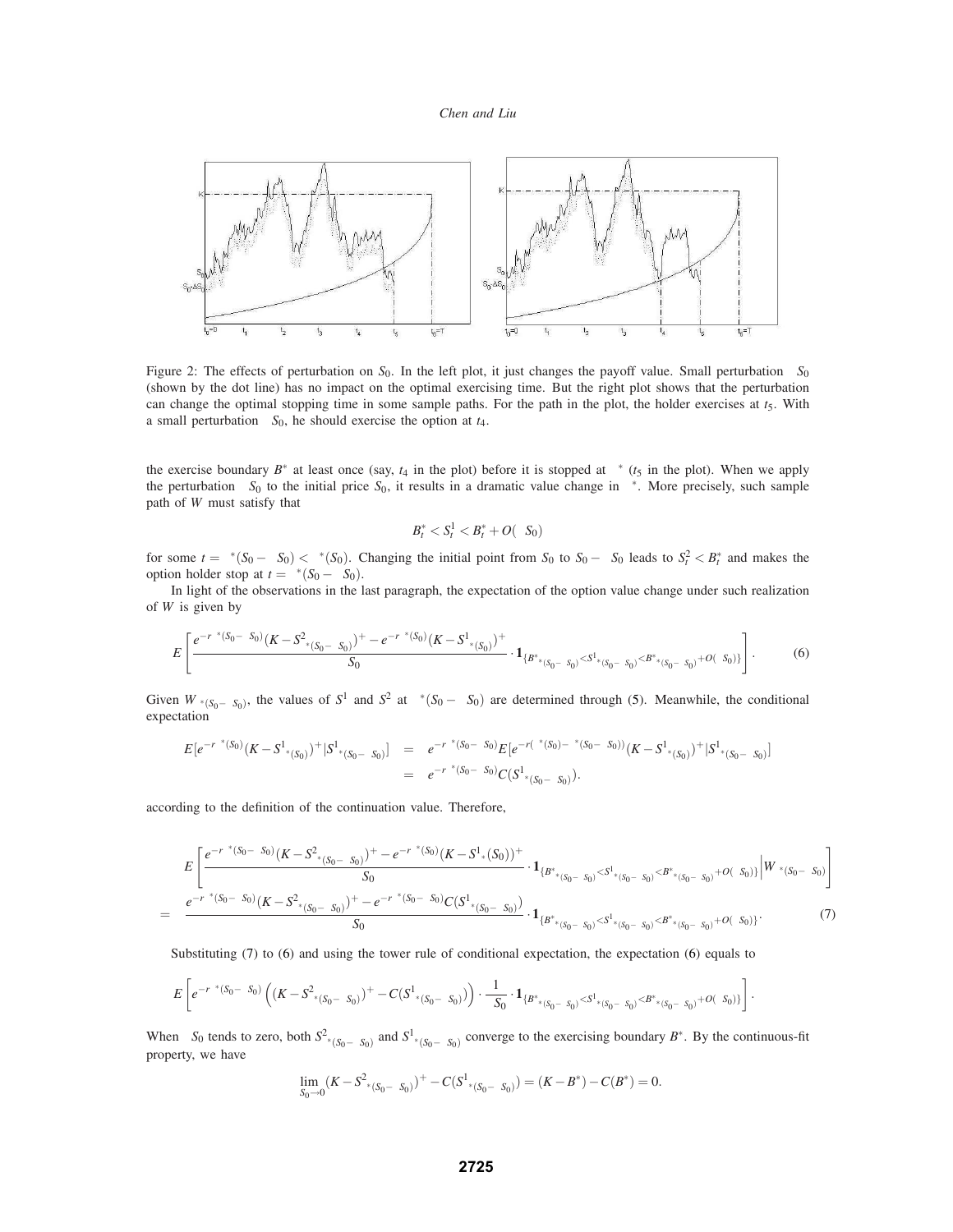In addition,

$$
\lim_{\partial S_0\to 0} E\left[\frac{1}{\partial S_0}\cdot\mathbf{1}_{\{B_{\tau^*(S_0-\partial S_0)}^{\ast}
$$

exists, which converges to the density function of  $S^1_{\tau^*(S_0 - \partial S_0)}$  at  $B^*_{\tau^*(S_0 - \partial S_0)}$ .

In summary, we know that the expectation (6) is actually zero. The unbiased estimator of delta should be given by the statement of the theorem. The other estimates can be understood in a similar way.

#### **3.3 Second-order Sensitivities**

Gamma is the most important one among the second-order sensitivities. It is defined as the second-order derivative of the option price with respect to the current underlying price *S*0.

Using the smooth-pasting property of the exercising boundary, we can establish the following theorem. Its proof appears in the Appendix part.

**Theorem 3.** *Suppose that*  $\tau^*$  *is the optimal exercising time. Then,* 

$$
Gamma = \frac{\partial^2 Q_0(S_0)}{\partial S_0^2} = e^{-rT} \left(\frac{K}{S_0}\right)^2 \cdot E\left[1_{\{\tau^* > t_{N-1}\}} \cdot g(S_{t_{N-1}}, K)\right],
$$

*where*

$$
g(S_{t_{N-1}}, K) = \frac{1}{K\sigma\sqrt{\Delta t}} \phi\left(\frac{\log(K/S_{t_{N-1}}) - (r - \frac{1}{2}\sigma^2)\Delta t}{\sigma\sqrt{\Delta t}}\right)
$$

.

## **4 NUMERICAL EXPERIMENTS**

In this section we conduct numerical experiments to test the accuracy and efficiency of the estimators in the last two sections. Our estimators involve  $\tau^*$ , the optimal stopping times and it would be very difficult to obtain the exact value of  $\tau^*$  in Monte Carlo simulation. But a host of algorithms, such as those we mentioned in the introduction section, do provide very accurate approximations of the optimal stopping rule. Therefore, we can easily embed the estimators in those algorithms to generate the sensitivities as a by-products of American option pricing.

The results are summarized in Table 4. We use the numerical example in Huang, Subrahmanyam, and Yu (1996) as a benchmark for comparison. That paper relies on the PDE approach to yield the price and sensitivities for American put options. In the table, we make use of a regression-based method (Longstaff and Schwartz 2001) to obtain the prices and sensitivities, which are shown in the columns with the superscript *PW*. The table illustrates that our method produces quite accurate estimation.

Table 1: Sensitivities for American Put Options. The sensitivities with superscript ∗ are cited from Huang et al. (1996). The defaulting parameters are  $S_0$ =40,  $r = 0.0488$  and  $\sigma = 0.2$ . The step number is  $N = 400$  between  $t = 0$  and *T*. The total sample number is 1 million for simulation. The numbers in the parentheses are the standard errors of Monte Carlo.

| K                  | T              | $Price^*$ | $Price^{MC}$    | $Delta^*$ | $Delta^{PW}$      |
|--------------------|----------------|-----------|-----------------|-----------|-------------------|
| 35                 | 0.3333         | 0.2010    | 0.2004(0.0007)  | $-0.0904$ | $-0.0906(0.0003)$ |
| 35                 | 0.5833         | 0.4345    | 0.4344(0.0011)  | $-0.1343$ | $-0.1345(0.0003)$ |
| 40                 | 0.3333         | 1.5859    | 1.5831(0.0019)  | $-0.4454$ | $-0.4451(0.0005)$ |
| 40                 | 0.5833         | 1.9985    | 1.9982(0.0024)  | $-0.4304$ | $-0.4309(0.0004)$ |
| 45                 | 0.3333         | 5.1098    | 5.1081(0.002)   | $-0.8849$ | $-0.8854(0.0003)$ |
| 45                 | 0.5833         | 5.2859    | 5.2854(0.0028)  | $-0.7966$ | $-0.7963(0.0004)$ |
| Gamma <sup>*</sup> | $Gamma^{PW}$   | $Vega^*$  | $Vega^{PW}$     | $Rho^*$   | $Rho^{PW}$        |
| 0.0358             | 0.0355(0.0002) | 3.7473    | 3.7553(0.0107)  | $-1.0995$ | $-1.0977(0.0033)$ |
| 0.0365             | 0.0368(0.0002) | 6.5595    | 6.5864(0.0147)  | $-2.7835$ | $-2.791(0.0065)$  |
| 0.0928             | 0.0924(0.0003) | 8.946     | 8.9625(0.01)    | $-4.2627$ | $-4.2729(0.0052)$ |
| 0.0721             | 0.0724(0.0002) | 11.6561   | 11.6616(0.0127) | $-7.0988$ | $-7.1098(0.0088)$ |
| 0.0828             | 0.0825(0.0002) | 3.7578    | 3.7491(0.0048)  | $-1.9717$ | $-1.9635(0.004)$  |
| 0.0783             | 0.0784(0.0002) | 7.5223    | 7.5164(0.0064)  | $-5.7571$ | $-5.7614(0.0076)$ |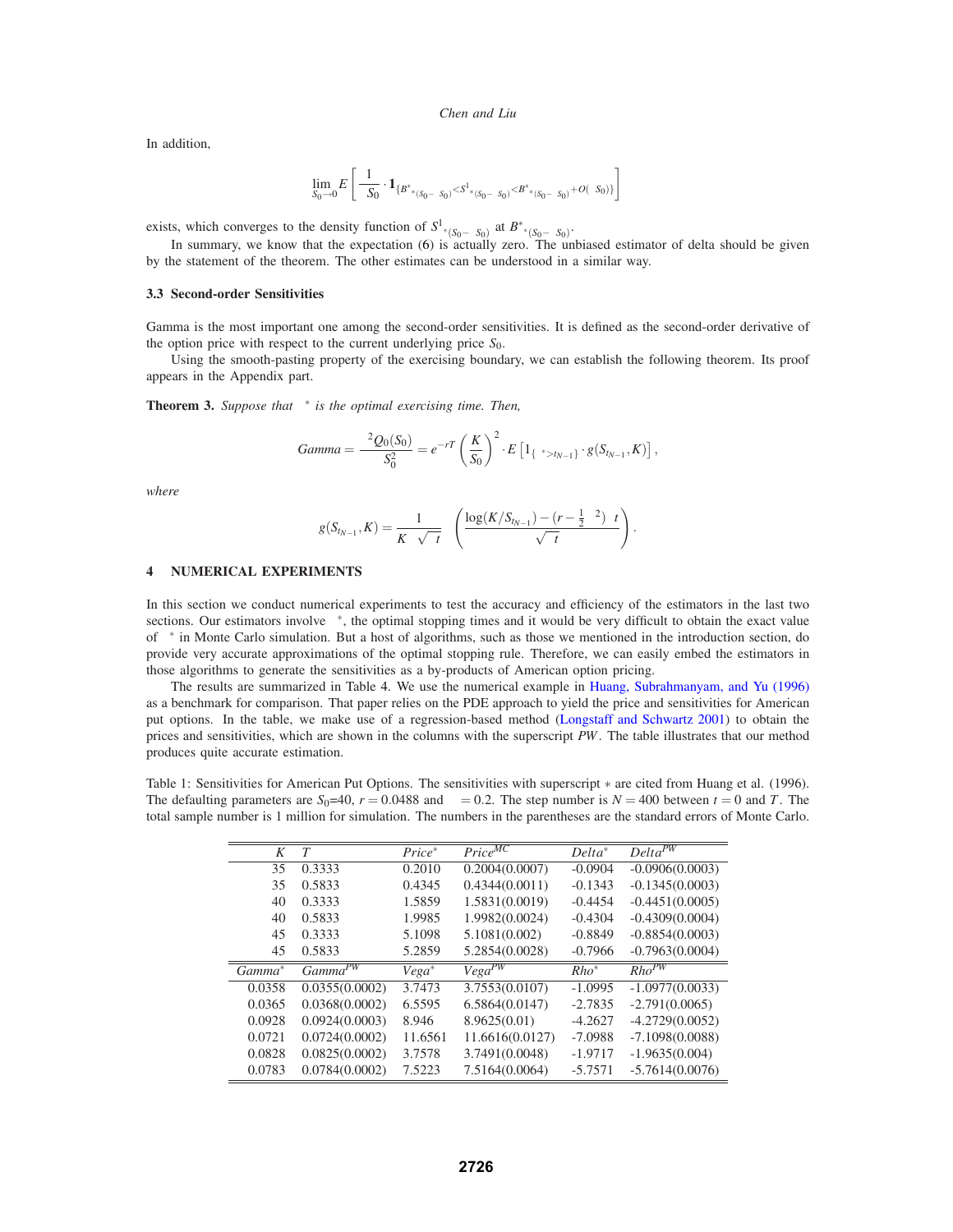### **A PROOF OF THE SMOOTH PASTING CONDITION**

*Proof of Theorem 1.* For any small  $\varepsilon > 0$  and  $1 \le i \le n$ , we have

$$
Q_i(B_i^* + \varepsilon) = \max\{K - (B_i^* + \varepsilon), E[Q_{i+1}(S_{t_{i+1}})|S_{t_i} = B_i^* + \varepsilon]\} \ge K - (B_i^* + \varepsilon)
$$

according to (3). Therefore,

$$
\liminf_{\varepsilon \downarrow 0} \frac{Q_i(B_i^* + \varepsilon) - Q_i(B_i^*)}{\varepsilon} = \liminf_{\varepsilon \downarrow 0} \frac{Q_i(B_i^* + \varepsilon) - (K - B_i^*)}{\varepsilon} \ge \liminf_{\varepsilon \downarrow 0} \frac{K - (B_i^* + \varepsilon) - (K - B_i^*)}{\varepsilon} = -1. \tag{8}
$$

On the other hand, we claim that

$$
\limsup_{\varepsilon \downarrow 0} \frac{Q_i(B_i^* + \varepsilon) - Q_i(B_i^*)}{\varepsilon} \le -1.
$$
\n(9)

Combining (8) with (9) will yield the theorem.

To show (9), consider a new geometric Brownian motion starting from  $B_i^* + \varepsilon$ , i.e., letting  $S_{i_i}^{\varepsilon} = B_i^* + \varepsilon$  and

$$
S_{t_j}^{\varepsilon} = S_{t_{j-1}}^{\varepsilon} \exp\left( (r - \frac{1}{2}\sigma^2) + \sigma(W_{t_j} - W_{t_{j-1}}) \right)
$$

for all  $i \le j \le N$ . Define a stopping time such that

$$
\tau_i^{\varepsilon} := \min\{j \in \{i, \cdots, N\} : K - S_{t_j}^{\varepsilon} \ge E[Q_{j+1}(S_{t_{j+1}}^{\varepsilon}) | S_{t_j}^{\varepsilon}]\}.
$$

This is an optimal exercising rule for an option issued at  $t_i$  as the underlying price is given by  $S^{\varepsilon}$ . Therefore, we have

$$
Q_i(B_i^*+\varepsilon)=E[(K-S_{\tau_i^{\varepsilon}}^{\varepsilon})^+|S_{t_i}^{\varepsilon}=B_i^*+\varepsilon].
$$

In the meantime, note that this  $\tau_i^{\varepsilon}$  is suboptimal if the underlying state process follows the original dynamic  $S_t$ , which implies

$$
Q_i(B_i^*) \geq E[(K - S_{\tau_i^{\varepsilon}})^+ | S_{t_i} = B_i^*].
$$

Consequently,

$$
\limsup_{\varepsilon \downarrow 0} \frac{\mathcal{Q}_i(B_i^* + \varepsilon) - \mathcal{Q}_i(B_i^*)}{\varepsilon} \le \frac{d}{d\varepsilon} E\left[ (K - S_{\tau_i^{\varepsilon}}^{\varepsilon})^+ - (K - S_{\tau_i^{\varepsilon}})^+ \Big| S_{t_i} = B_i^*, \ S_{t_i}^{\varepsilon} = B_i^* + \varepsilon \right]. \tag{10}
$$

It is easy to verify that the function  $g(x) = (K - x)^+$  is Lipschitz and there exists an integrable random variable  $\kappa$ such that

$$
|S_{\tau_i^\varepsilon}^\varepsilon-S_{\tau_i^\varepsilon}|\leq\kappa\varepsilon
$$

for all  $\varepsilon > 0$ . The dominated convergence theorem then implies that we can interchange the order of expectation and differentiation on the right hand side to obtain

$$
\limsup_{\varepsilon\downarrow 0}\frac{Q_i(s^*+\varepsilon)-Q_i(s^*)}{\varepsilon}\leq E\left[\lim_{\varepsilon\downarrow 0}\frac{(K-S_{\tau_i^{\varepsilon}}^{\varepsilon})^+-(K-S_{\tau_i^{\varepsilon}})^+}{\varepsilon}\right].
$$

As  $\varepsilon \to 0$ ,  $S_{t_j}^{\varepsilon} \to S_{t_j}$  for all  $i \le j \le N$ . Then, the stopping time  $\tau_i^{\varepsilon}$  converges to

$$
\tau_i := \min\{j \in \{i, \cdots, N\} : K - S_{t_j} \ge E[Q_{j+1}(S_{t_{j+1}})|S_{t_j}]\}.
$$

In addition,  $\tau_i = t_i$  when we start  $S_t$  from  $S_{t_i} = B_i^*$ . Therefore,

$$
\lim_{\varepsilon \downarrow 0} \frac{(K - S_{\tau_i^{\varepsilon}}^{\varepsilon})^+ - (K - S_{\tau_i^{\varepsilon}})^+}{\varepsilon} = \lim_{\varepsilon \downarrow 0} \frac{(K - S_{t_i}^{\varepsilon})^+ - (K - S_{t_i})^+}{\varepsilon} = \lim_{\varepsilon \downarrow 0} \frac{(K - (B_{t_i}^* + \varepsilon))^+ - (K - B_{t_i}^*)^+}{\varepsilon} = -1. \tag{11}
$$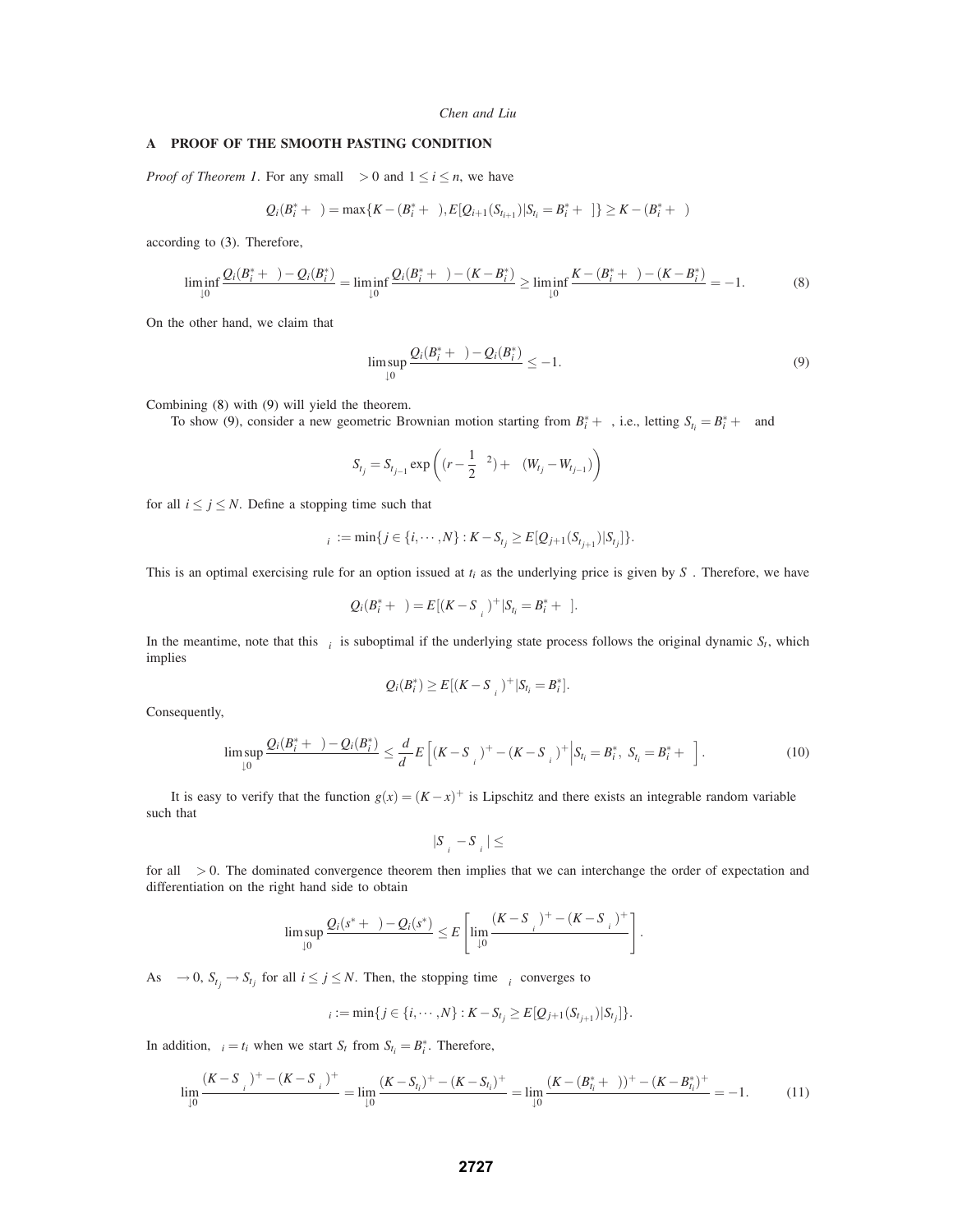The smooth pasting condition is proved if we plug (11) into (10).  $\Box$ 

#### **B A USEFUL LEMMA**

**Lemma 1.** *Suppose that*  $\Psi(\theta)$  *and*  $v(\theta)$  *are random variables that depend on*  $\theta$ *. Denote*  $f_{\theta}(u)$  *to be the probability density function of* <sup>ν</sup>(θ)*. Assume*

*(1)*  $\Psi(\theta)$  *and*  $v(\theta)$  *are differentiable with respect to*  $\theta$  *with probability 1,* 

*(2) there exists an integrable random variable K* $^{\theta}_{\Psi}$  *such that*  $|\Psi(\theta + \Delta\theta) - \Psi(\theta)| \le K^{\theta}_{\Psi} \cdot |\Delta\theta|$  *when*  $|\Delta\theta|$  *is sufficiently small.*

*Then, we have:*

$$
\frac{\partial}{\partial \theta} E[\Psi(\theta) \cdot 1_{\{v(\theta) \ge 0\}}] = E[\Psi'(\theta) \cdot 1_{\{v(\theta) \ge 0\}}] + f_{\theta}(0) \cdot E[\Psi(\theta) \cdot v'(\theta) | v(\theta) = 0].
$$
\n(12)

*Proof.* It is Theorem 1 in Wang, Fu, and Marcus (2009). A similar result appears in Liu and Hong (2009). □

#### **C PROOFS OF THE THEOREMS**

*Proof of Theorem* 2. We prove the estimator of delta first. Note that there exists a boundary  $B_0^* < K$  such that

$$
Q_0(S_0) = (K - S_0)1_{\{S_0 \le B_0^*\}} + C_0(S_0)1_{\{S_0 > B_0^*\}}.
$$

Therefore,

$$
\frac{\partial Q_0(S_0)}{\partial S_0} = \frac{\partial (K - S_0)}{\partial S_0} \cdot 1_{\{S_0 \le B_0^*\}} + \frac{\partial C_0(S_0)}{\partial S_0} \cdot 1_{\{S_0 > B_0^*\}}.\tag{13}
$$

Focus on the second term of the above equality. Denote

$$
I_i=E[(K-S_{t_i})1_{\{S_{t_0}>B_0^*,\ S_{t_1}>B_1^*,\ \dots,\ S_{t_{i-1}}>B_{i-1}^*,\ S_{t_i}\leq B_i^*]}].
$$

Then the continuation value function has the following decomposition:  $C_0(S_0) = \sum_{i=1}^{N} e^{-rt_i} I_i$ .

Taking the partial derivative of  $I_i$  with respect to  $S_0$  and invoking Lemma 1, we can show that

$$
\frac{\partial I_i}{\partial S_0} = E\left[ (-1) \cdot \frac{\partial S_{t_i}}{\partial S_0} \cdot 1_{\{S_{t_0} > B_0^*, S_{t_1} > B_1^*, ..., S_{t_{i-1}} > B_{i-1}^*, S_{t_i} \leq B_i^*\}}\right] \n+ \sum_{j=1}^{i-1} E\left[ (K - S_{t_i}) \cdot 1_{\{S_{t_0} > B_0^*, ..., S_{t_{j-1}} > B_{j-1}^*\}} \cdot 1_{\{S_{t_{j+1}} > B_{j+1}^*, ..., S_{t_{i-1}} > B_{i-1}^*, S_{t_i} \leq B_i^*\}} \cdot \frac{\partial S_{t_i}}{\partial S_0} \middle| S_{t_j} = B_j^* \right] \cdot f_{S_{t_j}}(B_j^*) \n- E\left[ (K - S_{t_i}) 1_{\{S_{t_0} > B_0^*, ..., S_{t_{i-1}} > B_{i-1}^*\}} \cdot \frac{\partial S_{t_i}}{\partial S_0} \middle| S_{t_i} = B_i^* \right] \cdot f_{S_{t_i}}(B_i^*),
$$
\n(14)

where  $f_{S_{t_i}}(x)$  is the probability density function of  $S_{t_i}$  at *x*, i.e.,

$$
f_{S_{t_i}}(x) = \frac{1}{x\sigma\sqrt{t_i}}\phi\left(\frac{\log(x/S_0) - (r - \frac{1}{2}\sigma^2)t_i}{\sigma\sqrt{t_i}}\right)
$$

and  $\phi$  is the pdf of a standard normal.

Denote  $\tilde{I}_i^j$  to be the *j*th-summand in the second line of the right hand side of (14). By the Markov property of  $S_t$ , the expectation inside each  $\tilde{I}_i^j$  can be represented as follows:

$$
E\left[ (K - S_{t_i}) \cdot 1_{\{S_{t_0} > B_0^*, \dots, S_{t_{j-1}} > B_{j-1}^*\}} \cdot 1_{\{S_{t_{j+1}} > B_{j+1}^*, \dots, S_{t_{i-1}} > B_{i-1}^*, S_{t_i} \leq B_i^*\}} \cdot \frac{\partial S_{t_j}}{\partial S_0} \Big| S_{t_j} = B_j^* \right]
$$
  
= 
$$
E\left[ 1_{\{S_{t_0} > B_0^*, \dots, S_{t_{j-1}} > B_{j-1}^*\}} \cdot \frac{\partial S_{t_j}}{\partial S_0} \Big| S_{t_j} = B_j^* \right] \cdot E\left[ (K - S_{t_i}) \cdot 1_{\{S_{t_{j+1}} > B_{j+1}^*, \dots, S_{t_{i-1}} > B_{i-1}^*, S_{t_i} \leq B_i^*\}} \Big| S_{t_j} = B_j^* \right].
$$

Therefore,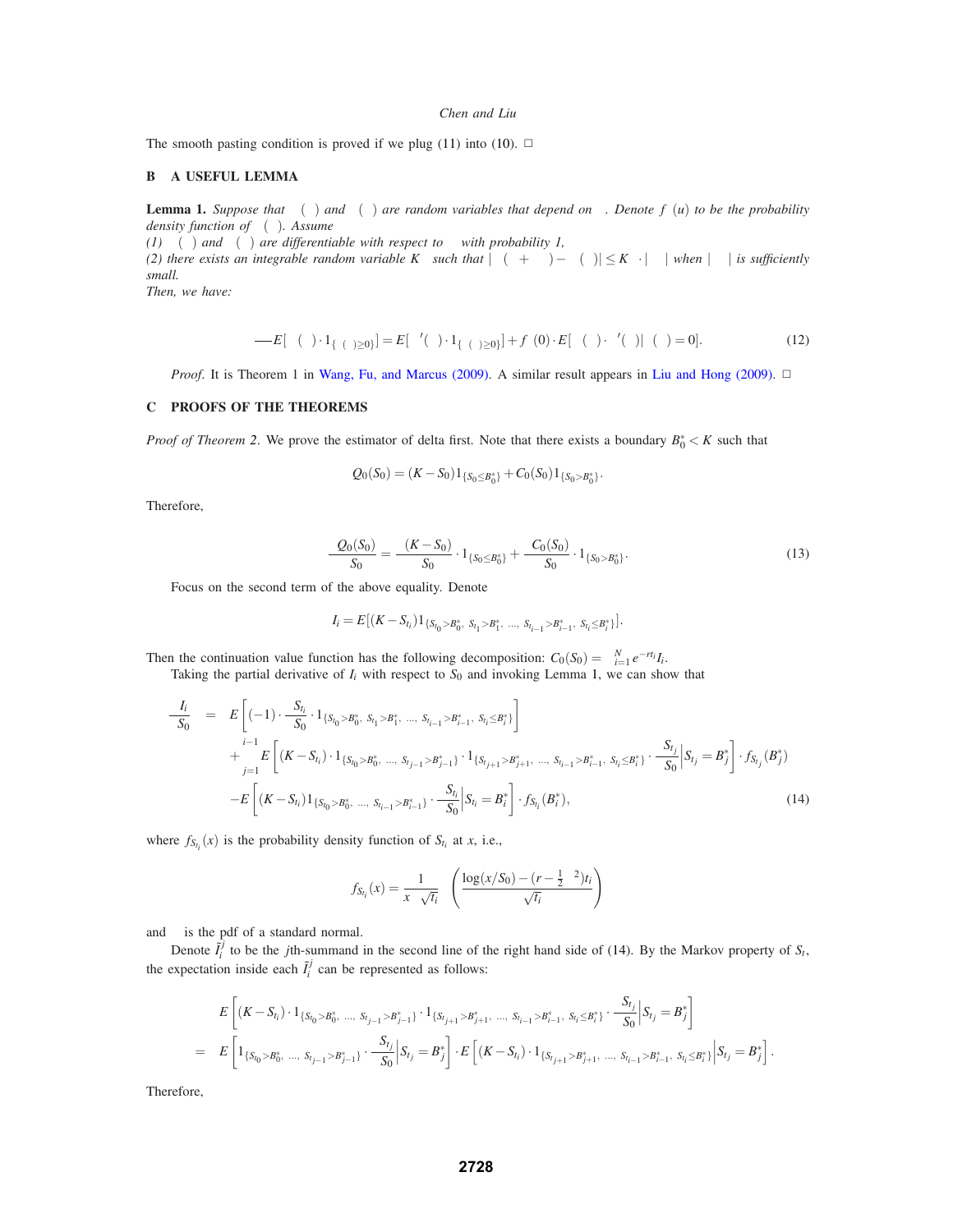$$
\sum_{i=1}^{N} \sum_{j=1}^{i-1} e^{-rt_i} \tilde{I}_i^j = \sum_{j=1}^{N-1} \sum_{i=j+1}^{N} e^{-rt_i} \tilde{I}_i^j
$$
\n
$$
= \sum_{j=1}^{N-1} E\left[1_{\{S_{t_0} > B_0^*, \dots, S_{t_{j-1}} > B_{j-1}^*\}} \cdot \frac{\partial S_{t_j}}{\partial S_0} \Big| S_{t_j} = B_j^* \right] \cdot f_{S_{t_j}}(B_j^*) \cdot E\left[\sum_{i=j+1}^{N} e^{-rt_i} (K - S_{t_i}) \cdot 1_{\{S_{t_{j+1}} > B_{j+1}^*, \dots, S_{t_{i-1}} > B_{i-1}^*, S_{t_i} \leq B_i^*\}} \Big| S_{t_j} = B_j^* \right].
$$

Note that the final term in the above equality satisfies that

$$
E\left[\sum_{i=j+1}^{N}e^{-rt_i}(K-S_{t_i})\cdot 1_{\{S_{t_{j+1}}>B_{j+1}^*,\ldots,S_{t_{i-1}}>B_{i-1}^*,\ S_{t_i}\leq B_i^*\}}\Big|S_{t_j}=B_j^*\right] = E\left[e^{-rt_{j+1}}Q_{j+1}(S_{t_{j+1}})\Big|S_{t_j}=B_j^*\right]
$$
  
=  $e^{-rt_j}C_j(B_j^*) = e^{-rt_j}(K-B_j^*),$ 

where the first equality is due to the definition of  $Q_{j+1}$  and we have the second equality because

$$
C_j(B_j^*)=E\left[e^{-r(t_{j+1}-t_j)}Q_{j+1}(S_{t_{j+1}})\Big|S_{t_j}=B_j^*\right].
$$

In summary, we have

$$
\sum_{i=1}^{N} \sum_{j=1}^{i-1} e^{-rt_i} I_i^j = \sum_{j=1}^{N-1} e^{-rt_j} E\left[ (K - S_{t_j}) 1_{\{S_{t_0} > B_0^*, \dots, S_{t_{j-1}} > B_{j-1}^*\}} \cdot \frac{\partial S_{t_j}}{\partial S_0} \Big| S_{t_j} = B_j^* \right] \cdot f_{S_{t_j}}(B_j^*).
$$
\n(15)

To obtain unbiased estimator to the delta, we sum (14) across all  $1 \le i \le N$ . It leads to

$$
\frac{\partial C_0(S_0)}{\partial S_0} = -E[\sum_{i=1}^N e^{-rt_i} \frac{\partial S_{t_i}}{\partial S_0} \cdot 1_{\{\tau^* = t_i\}}] + \sum_{i=1}^N \sum_{j=1}^{i-1} e^{-rt_i} \tilde{I}_i^j - \sum_{i=1}^N e^{-rt_i} E\left[ (K - S_{t_i}) 1_{\{S_{t_0} > B_0^*, \dots, S_{t_{i-1}} > B_{i-1}^*\}} \cdot \frac{\partial S_{t_i}}{\partial S_0} \Big| S_{t_i} = B_i^* \right] \cdot f_{S_{t_i}}(B_i^*)
$$
\n
$$
= -E[\sum_{i=1}^N e^{-rt_i} \frac{\partial S_{t_i}}{\partial S_0} \cdot 1_{\{\tau^* = t_i\}}] = -E[e^{-r\tau^*} \frac{\partial S_{\tau^*}}{\partial S_0}], \qquad (16)
$$

where the second equality holds because of (15) and  $B_N^* = K$ . Combing the above equality with the fact that  $\partial S_t / \partial S_0 = S_t / S_0$ , we prove the case of delta.

The proofs of vega and rho are very similar. Here we only illustrate how to obtain the unbiased estimator for vega briefly. Emulating (14), we can establish that

$$
\frac{\partial I_i}{\partial \sigma} = E \left[ (-1) \cdot \frac{\partial S_{t_i}}{\partial \sigma} \cdot 1_{\{S_{t_0} > B_0^*, S_{t_1} > B_1^*, S_{t_1} > B_{t-1}^*, S_{t_i} \leq B_i^* \}} \right] \n+ \sum_{j=1}^{i-1} E \left[ (K - S_{t_i}) \cdot 1_{\{S_{t_0} > B_0^*, S_{t_1} > B_{t-1}^* \} \cdot 1_{\{S_{t_{j+1}} > B_{j+1}^*, S_{t_i} \leq B_i^* \}} \cdot S_{t_{i-1}} > B_{t-1}^*, S_{t_i} \leq B_i^* \right] \cdot \frac{\partial (S_{t_j} - B_j^*)}{\partial \sigma} \Big| S_{t_j} = B_j^* \right] \cdot f_{S_{t_j}}(B_j^*) \n- E \left[ (K - S_{t_i}) 1_{\{S_{t_0} > B_0^*, S_{t_1} \leq B_{t-1}^* \} \cdot 1_{\{S_{t_i} = B_i^* \}} \cdot \frac{\partial (S_{t_i} - B_i^*)}{\partial \sigma} \Big| S_{t_i} = B_i^* \right] \cdot f_{S_{t_i}}(B_i^*),
$$

where the optimal boundary  $B^*$  is under the affect of  $\sigma$ . Following similar arguments as in the case of delta will lead us to

$$
\frac{\partial C_0}{\partial \sigma} = -E\big[\sum_{i=1}^N e^{-rt_i}\frac{\partial S_{t_i}}{\partial \sigma} \cdot 1_{\{\tau^*=t_i\}}\big] = -E\big[e^{-r\tau^*}S_{\tau^*}\big(-\sigma\tau^* + W_{\tau^*}\big)\big].
$$

By the decomposition of  $Q_0$  at the beginning of the proof, we can show the case of vega.  $\Box$ 

*Proof of Theorem 3*. From Theorem 2, we know that

$$
\frac{\partial^2 Q_0(S_0)}{\partial S_0^2} = \frac{\partial}{\partial S_0} \left[ \frac{\partial Q_0(S_0)}{\partial S_0} \right] = -\frac{\partial}{\partial S_0} E \left[ e^{-r\tau^*} \cdot \frac{S_{\tau^*}}{S_0} \right]
$$

$$
= -\sum_{i=0}^N \frac{\partial}{\partial S_0} E \left[ e^{-r t_i} \cdot \exp((r - \frac{1}{2}\sigma^2)t_i + \sigma W_{t_i}) \mathbf{1}_{\{\tau^* = t_i\}} \right], \tag{17}
$$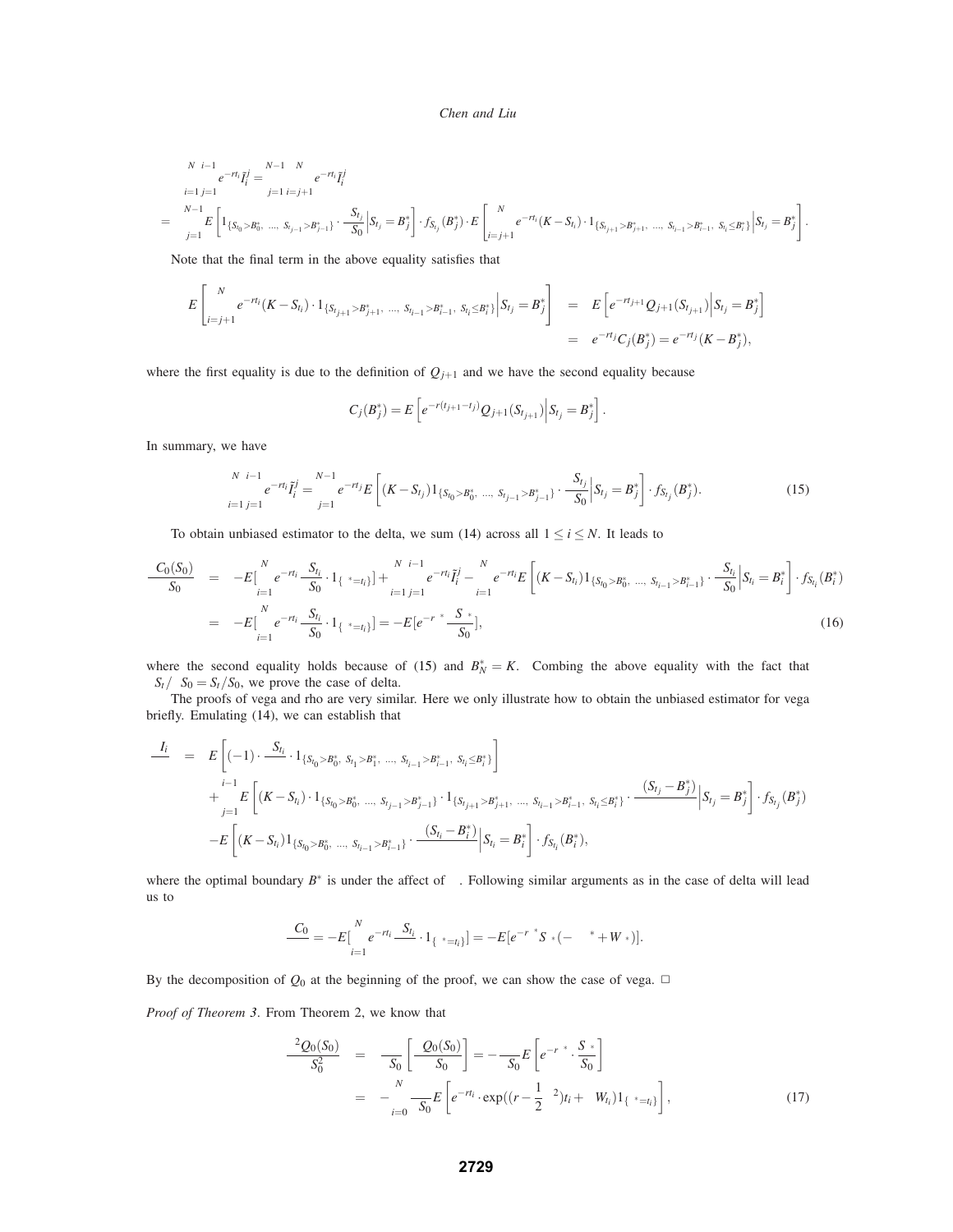where the last equality uses the fact that  $S_t = S_0 \exp((r - \sigma^2/2)t + \sigma W_t)$ . Applying Lemma 1 again,

$$
\frac{\partial}{\partial S_{0}} E\left[\exp((r-\frac{1}{2}\sigma^{2})t_{i} + \sigma W_{t_{i}})\mathbf{1}_{\{\tau^{*}=t_{i}\}}\right]
$$
\n
$$
= \frac{\partial}{\partial S_{0}} E\left[\exp((r-\frac{1}{2}\sigma^{2})t_{i} + \sigma W_{t_{i}})\mathbf{1}_{\{S_{0} > B_{0}^{*}, S_{t_{1}} > B_{1}^{*}, \dots, S_{t_{i-1}} > B_{i-1}^{*}, S_{t_{i}} \leq B_{i}^{*}\}}\right]
$$
\n
$$
= -\sum_{j=0}^{i-1} E\left[\exp((r-\frac{1}{2}\sigma^{2})t_{i} + \sigma W_{t_{i}})\mathbf{1}_{\{S_{0} > B_{0}^{*}, \dots, S_{t_{j-1}} > B_{j-1}^{*}\}} \cdot \mathbf{1}_{\{S_{t_{j+1}} > B_{j+1}^{*}, \dots, S_{t_{i-1}} > B_{i-1}^{*}, S_{t_{i}} \leq B_{i}^{*}\}}\frac{\partial S_{t_{j}}}{\partial S_{0}}\middle|S_{t_{j}} = B_{j}^{*}\right] \cdot f_{S_{t_{j}}}(B_{j}^{*})
$$
\n
$$
+ E\left[\exp((r-\frac{1}{2}\sigma^{2})t_{i} + \sigma W_{t_{i}})\mathbf{1}_{\{S_{0} > B_{0}^{*}, \dots, S_{t_{i-1}} > B_{i-1}^{*}\}}\frac{\partial S_{t_{i}}}{\partial S_{0}}\middle|S_{t_{i}} = B_{i}^{*}\right] \cdot f_{S_{t_{i}}}(B_{i}^{*}).
$$
\n(18)

On the other hand, summing up the third line in (18) across all  $1 \le i \le N$  will yield

$$
\begin{split} &\sum_{i=1}^{N}e^{-rt_{j}}\sum_{j=0}^{i-1}E\left[\exp((r-\frac{1}{2}\sigma^{2})i_{i}+\sigma W_{t_{i}})\mathbf{1}_{\{S_{0}>B^{+}_{0},...,S_{t_{j}-1}>B^{+}_{j-1}\}}\cdot{}^{1}S_{t_{j+1}}>B^{+}_{j+1},...,S_{t_{i-1}}>B^{+}_{i-1},S_{t_{i}}\leq{}^{n}S_{t_{j}}^{+}\right]S_{0j}\left[S_{t_{j}}=B^{+}_{j}\right]\cdot{}^{f}S_{t_{j}}(B^{+}_{j})\\ &=\sum_{j=0}^{N-1}e^{-rt_{j}}E\left[\mathbf{1}_{\{S_{0}>B^{+}_{0},...,S_{t_{j-1}}>B^{+}_{j-1}\}}\cdot{}^{3}S_{t_{j}}\right]\cdot{}^{f}S_{t_{j}}\cdot{}^{n}S_{0j}\cdot{}^{S_{t_{j}}}_{S_{0}}\cdot\sum_{i=j+1}^{S_{t_{j}}}\cdot{}^{n}C_{t_{j}-t_{j}}\cdot{}^{n}E\left[\frac{S_{t_{j}}}{S_{t_{j}}}\cdot\mathbf{1}_{\{S_{t_{j+1}>B^{+}_{j+1},...,S_{t_{i-1}}>B^{+}_{j-1},S_{t_{i}}\leq{}B^{+}_{j}\}}\right]\cdot{}^{f}S_{t_{j}}=B^{+}_{j}\right].\end{split} \tag{19}
$$

According to the proof of Theorem 2, especially (16),

$$
\sum_{i=j+1}^{N} e^{-r(t_i-t_j)} E\left[\frac{S_{t_i}}{S_{t_j}} \cdot 1_{\{S_{t_{j+1}} > B_{j+1}^*,...,S_{t_{i-1}} > B_{i-1}^*, S_{t_i} \le B_i^*\}}\Big|S_{t_j} = B_j^*\right] = C'_{t_j}(B_j^*) = -1,
$$

where we use the smooth-pasting condition in the last equality. Consequently, the left hand side of (19) should equal to

$$
-\sum_{j=0}^{N-1} e^{-rt_j} E\left[1_{\{S_0>B_0^*,...,S_{t_{j-1}}>B_{j-1}^*\}} \frac{\partial S_{t_j}}{\partial S_0} \Big| S_{t_j} = B_j^* \right] \cdot f_{S_{t_j}}(B_j^*) \cdot \frac{S_{t_j}}{S_0}
$$
  
= -\sum\_{j=0}^{N-1} e^{-rt\_j} E\left[ \exp((r - \frac{1}{2}\sigma^2)t\_j + \sigma W\_{t\_j}) 1\_{\{S\_0>B\_0^\*,...,S\_{t\_{j-1}}>B\_{j-1}^\*\}} \frac{\partial S\_{t\_j}}{\partial S\_0} \Big| S\_{t\_j} = B\_j^\* \right] \cdot f\_{S\_{t\_j}}(B\_j^\*) . \tag{20}

If we substitute  $(18)$  into  $(17)$ , then we have

$$
\frac{\partial^2 Q_0(S_0)}{\partial S_0^2} = e^{-rT} E \left[ \exp((r - \frac{1}{2}\sigma^2)T + \sigma W_T) 1_{\{S_0 > B_0^*,...,S_{t_{N-1}} > B_{N-1}^*\}} \frac{\partial S_T}{\partial S_0} \Big| S_T = B_N^* \right] \cdot f_{S_T}(B_N^*).
$$

using (20). Notice that  $\partial S_T / \partial S_0 = S_T / S_0$  and  $B_N^* = K$ . We can obtain the unbiased estimator in the theorem statement for gamma.  $\square$ 

# **REFERENCES**

- Andersen, L. 2000. A simple approach to the pricing of bermudan swaptions in the multi-factor libor market model. *Journal of Computational Finance* 3:5–32.
- Andersen, L., and M. Broadie. 2004. A primal-dual simulation algorithm for pricing multi-dimensional american options. *Management Sciences* 50:1222–1234.
- Broadie, M., and P. Glasserman. 1996. Estimating security price derivatives using simulation. *Management Science* 42:269– 285.
- Broadie, M., and P. Glasserman. 1997. Pricing american-style securities by simulation. *Journal of Economic Dynamics and Control* 21:1323–1352.
- Broadie, M., and P. Glasserman. 2004. A stochastic mesh method for pricing high-dimensional american options. *Journal of Computational Finance* 7:35–72.
- Chen, N., and Y. Liu. 2010. Monte carlo methods on american option sensitivity estimation. Working Paper. The Chinese University of Hong Kong.
- Fu, M. C., and J.-Q. Hu. 1995. Sensitivity analysis for monte carlo simulation of option pricing. *Probability in the Engineering and Information Sciences* 9:417–446.
- Garcia, D. 2003. Convergence and biases of monte carlo estimates of american option prices using a parametric exercise rule. *Journal of Economic Dynamics and Control* 27:1855–1879.
- Glasserman, P. 2004. *Monte carlo methods in financial engineering*. New York: Springer-Verlag.